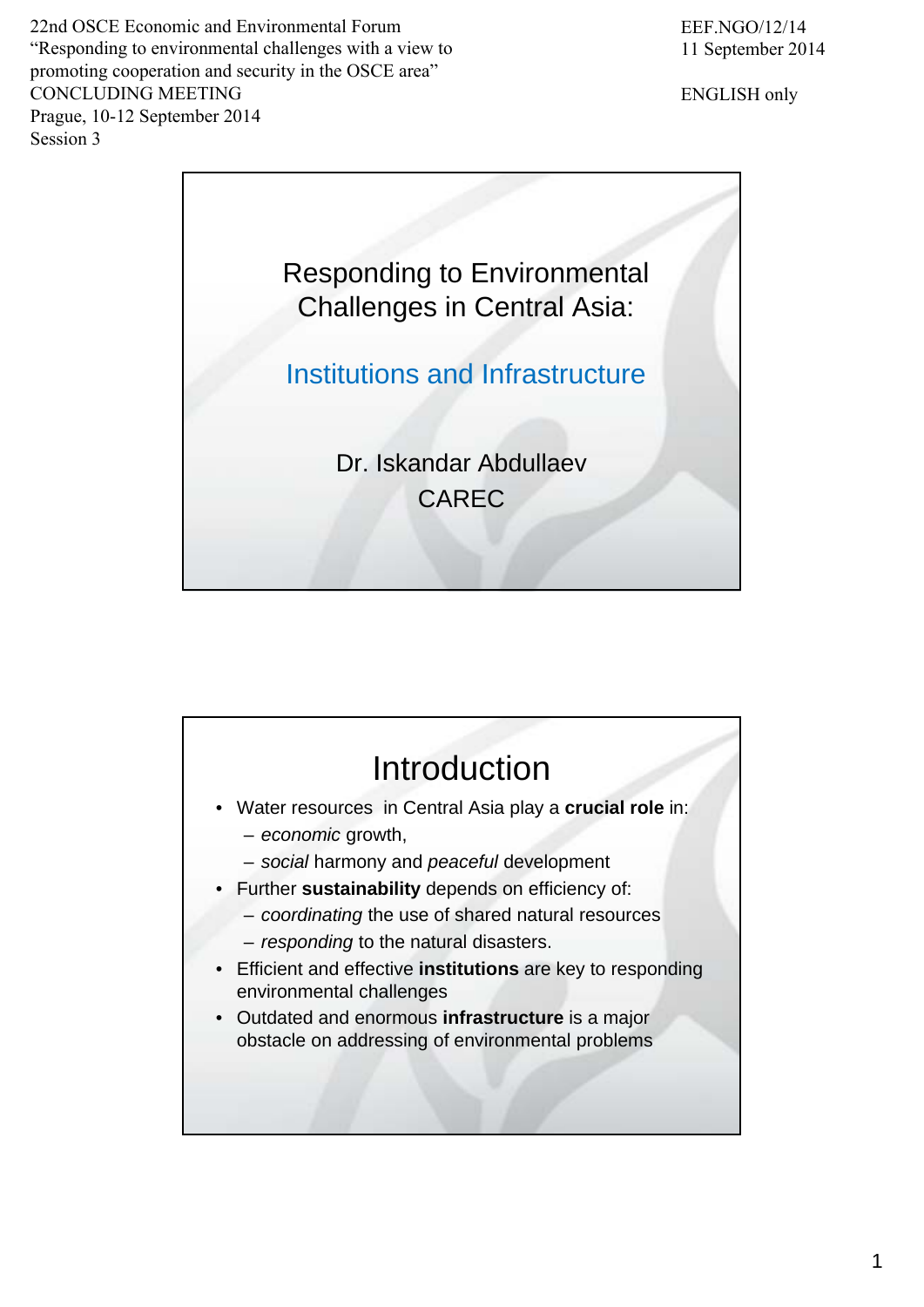## Central Asia: Focus on **Securities**

- **Currently** Countries of Central Asia are focused on:
	- Water Security: National priorities, climate change adaptation, demand driven, efficiency improvements, policies and institutions for IWRM
	- Energy Security: New production, alternative energy sources, policies, transmission systems, energy markets
	- Food Security: Self-sufficiency, export and markets, distribution, efficiency
	- Environment: Protection, rehabilitation, environmental services, eco-tourism, biodiversity

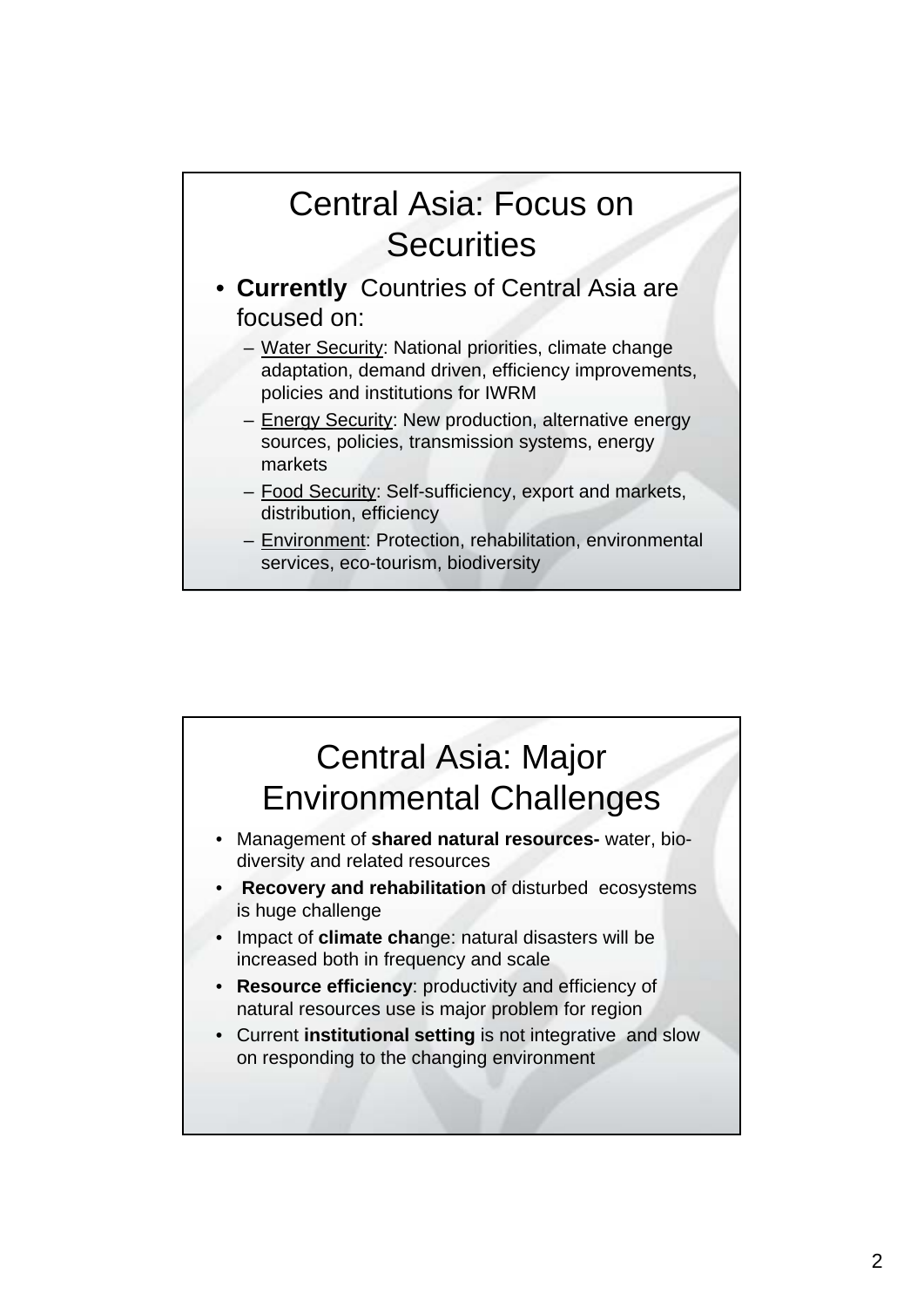

|  |                                                   | <b>Central Asia: Climate Change</b><br><b>Challenges</b> |  |  |
|--|---------------------------------------------------|----------------------------------------------------------|--|--|
|  | <b>Indicators</b>                                 | <b>Trend</b>                                             |  |  |
|  | Demand for irrigation water in food<br>production |                                                          |  |  |
|  | Demand on power production (energy)               |                                                          |  |  |
|  | Damage to the hydro infrastructure                |                                                          |  |  |
|  | Agriculture production (food)                     |                                                          |  |  |
|  | Environmental sustainability and<br>diversity     |                                                          |  |  |
|  |                                                   |                                                          |  |  |